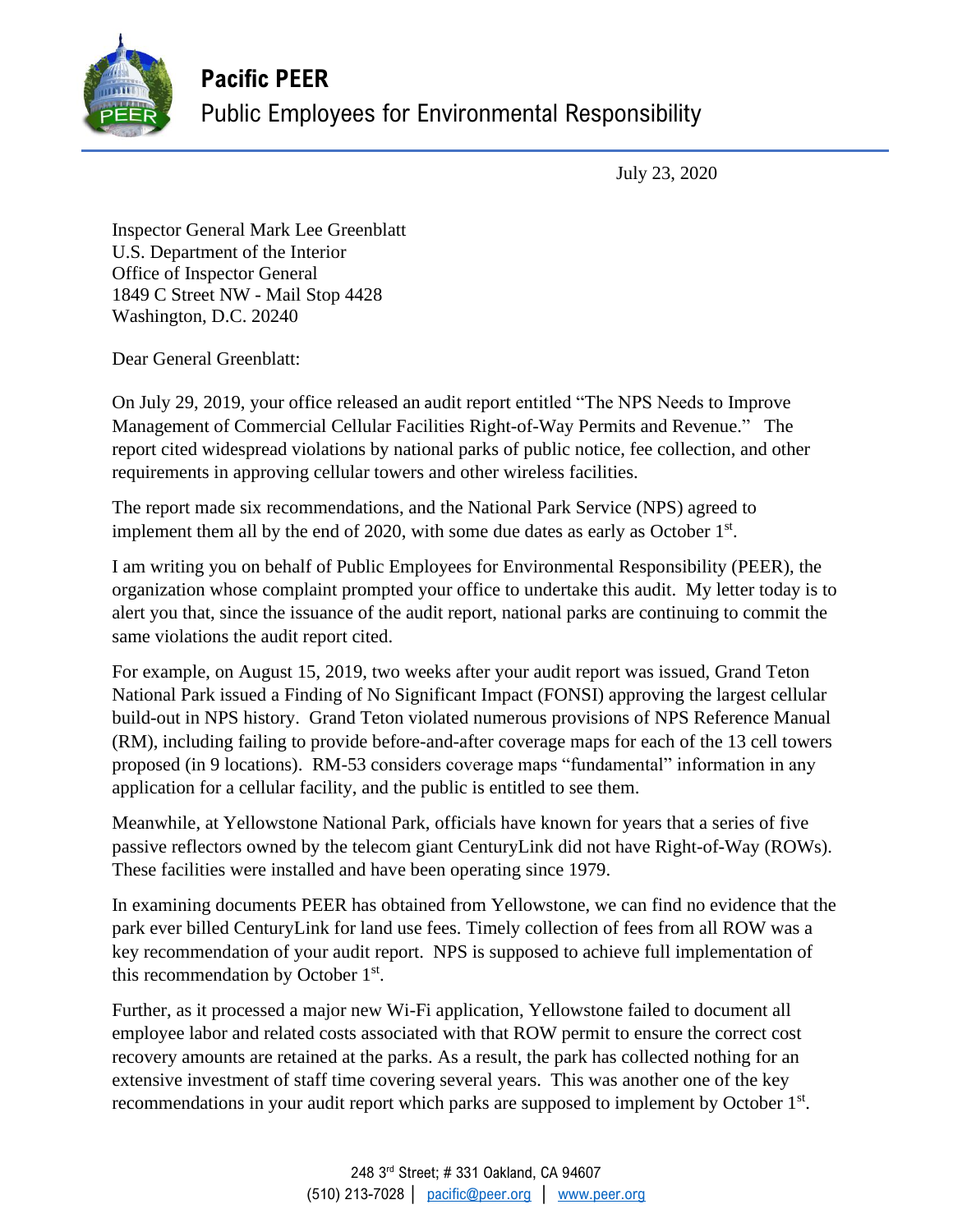

This Wi-Fi ROW is in its final stage of approval following more than two years of negotiations, mostly conducted behind closed doors.

Yet another key recommendation of your audit report was that NPS develop an action plan to ensure compliance with Reference Manual (RM) 53. This policy requires parks to notify the public when it first receives an application, as well as to keep the public informed throughout the review and/or approval process. RM 53 also requires that an application contain "Maps showing the 'before' and 'after' service levels and signal strength for the proposed WTF [Wireless telecommunication Facility] site(s)."

In PEER's experience in recent months, parks are routinely ignoring RM 53. Today PEER filed a federal Freedom of Information Act lawsuit against five parks for failing to produce documents they are required by RM 53 to publicly display. The five parks are Olympic, Lake Mead, Bryce Canyon, Crater Lake, and Grand Teton – the latter of which PEER had to sue in 2018 to force disclosure of plans to install 13 new cell towers.

Another recent example is Bryce Canyon National Park, which just approved a new 60-foot cellular tower, but never released the before and after coverage maps or Verizon's build-out plans for the area, two items required under RM-53.

Similarly, Zion National Park has completely ignored RM 53 for this park's 2015 Verizon proposal. On June 15, 2017, that park's superintendent signed, without any public notice, a Categorical Exclusion (CE), which halted any further evaluation of the proposal under the National Environmental Policy Act (NEPA). The questionable category used was C18: "Construction of minor structures, including small improved parking lots in previously disturbed or developed areas."

Three years after issuing the CE, on June 1, 2020, Zion posted it on the NPS Planning, Environment and Public Comment (PEPC) website under "Park Projects." (The project is listed at PEPC as "ROW Verizon Wireless Cellular Facility @ Zion Canyon Visitor Center.") This posting was the first time the public had learned anything about the project, though Zion had been collaborating with Verizon since 2015.

The CE refers to "attached drawings and photo simulation," but these documents have not been posted with the CE. In response to an inquiry about obtaining these documents, NPS replied that the attached drawings and photo simulation will need to be reviewed by Verizon before being released. PEER has had to submit a Freedom of Information Act request for the missing attachment and related material but have yet to receive a reply from the park.

The upshot is that at this most recent example, Zion has provided almost no public notice and allowed no public input at any stage of this approval process.